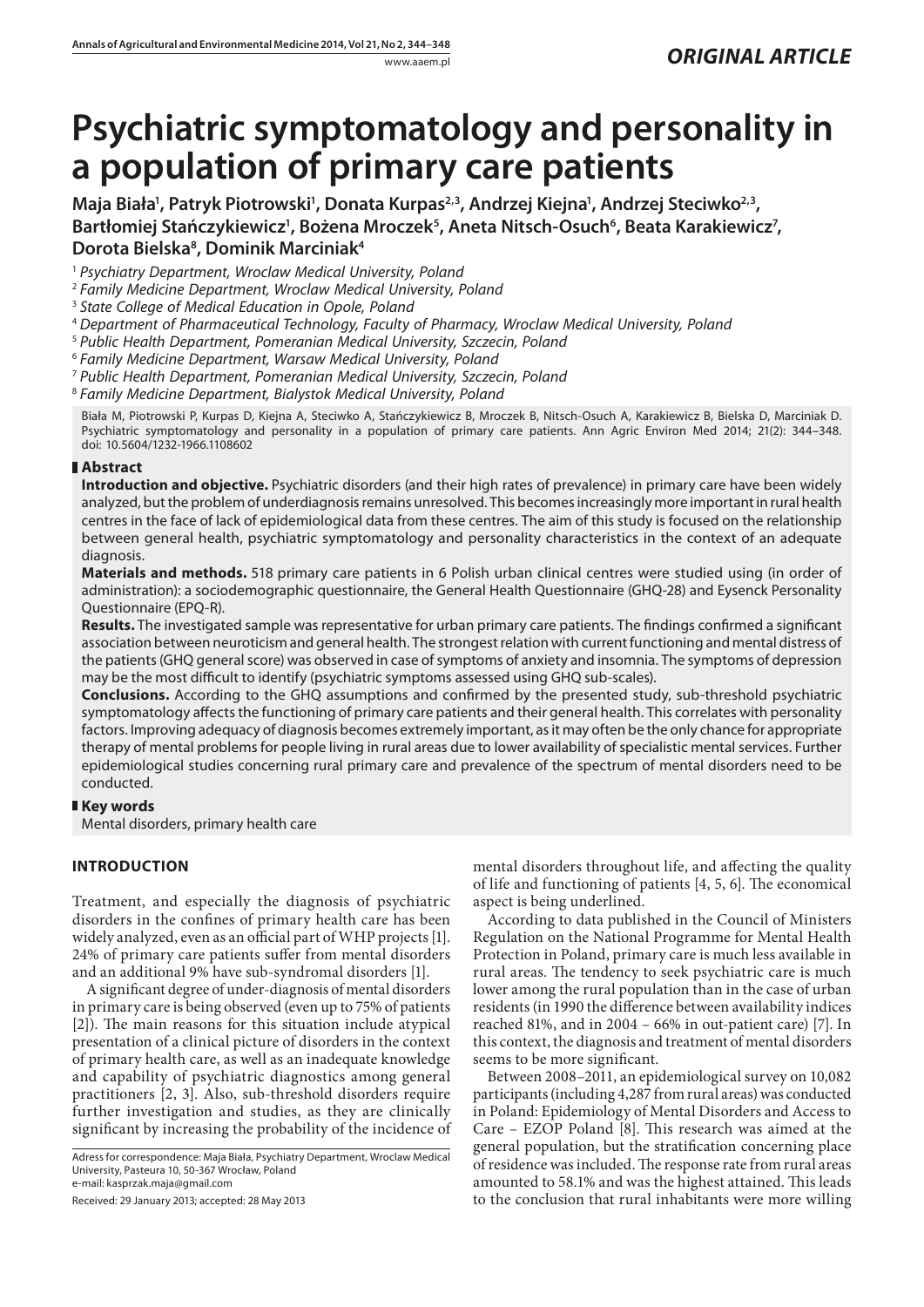Maja Biała, Patryk Piotrowski, Donata Kurpas, Andrzej Kiejna, Andrzej Steciwko, Bartłomiej Stańczykiewicz et al. Psychiatric symptomatology and personality...

to participate in the survey than others. Therefore, they were more prepared to participate in a dialogue with the representatives of psychiatric care [8]. There is a substantial lack of epidemiological data concerning both primary care patients and rural areas, and very little research has been conducted in rural areas, with a limited outreach (with prevalence indicators pointing to total prevalence of 45.3%) [9].

Examination of personality background may provide further information to help diagnosing and understanding mental disorders. Personality dimensions as defined by Eysenck are a common subject of considerations in the context of psychopathological symptoms and psychiatric care use. A positive correlation between neuroticism (defined by guilt feelings, low self-esteem, tense, anxiety, etc.), and unipolar affective disorder has been confirmed [10]. Knowledge of these associations in the context of sub-threshold symptoms is less profound [11]. At the same time, neuroticism may be the reason for more intense search for help due to depression or anxiety disorders, also from primary care professionals [12, 13].

#### **OBJECTIVES**

'The dimensions of personality and the level of anxiety in patients with chronic disorders' is a multi-centre study carried out in Warsaw, Wrocław, Opole, Szczecin, Białystok and Łódź [14]. Measures used in the project were: State-Trait Anxiety Inventory [STAI]; Symptom Checklist-90, Polish version prepared in association with I Clinic of the Psychiatry University of Athens [SCL-90]; and the Social Support Scale [SSS]). The presented report focuses on the following parameters observed in the investigated group:

- general condition of health (as defined in GHQ);
- • symptomatology of depression, anxiety and insomnia, somatic symptomatology and social dysfunction as causing distress and affecting current functioning of the patients (sub-threshold disorders – in a period shorter than 2 weeks, according to the assumptions of GHQ);
- personality dimensions (as defined in EPQ-R).

The analysis will involve the possibility of generalization of the study findings.

#### **MATERIALS AND METHOD**

The study involved primary health care patients from the 6 above-mentioned centres. The participants (1,000 individuals) were recruited from June 2010 – November 2011. Lack of answers, returning of some of the scales, or ambiguous signing of the consent reduced the number of analyzed sets to 518 (51.8 %).

The current results are based on (in order of administrating): own questionnaire, the General Health Questionnaire (GHQ-28) and Eysenck Personality Questionnaire (EPQ-R). Own questionnaire was prepared for the purposes of the research in order to obtain basic information on the respondents (gender, education, civil status, children, chronic diseases, mental disorders in the respondents and in their families, use of psychoactive substances, etc.).

The GHQ-28 by David Goldberg is a screening tool for evaluating the general mental health condition in adults, and refers to current functioning and psychiatric distress present during the previous 2 weeks. In this context, it differs from the Eysenck personality dimensions, which are constant [15]. In the presented study the 28-item version with Polish validation was used (sensibility 59%, specificity 75%) [15], and comprised of 4 sub-scales:

1)somatic symptoms (GHQ-A);

2) anxiety and insomnia (GHQ-B);

3)social dysfunction (GHQ-C); 4) depression (GHQ-D).

GHQ-28 includes Polish norms for primary care patients. In the presented study, the Likert scaling method (scores 0–3 for every question) was used.

EPQ-R is used to assess basic personality traits according to the theory of Hans Eysenck: neuroticism (N), extraversion (E), and psychoticism (P) [16], which are supposed to be biologically conditioned. The tool also contains the Lie scale (L), which enables evaluation of a tendency to present oneself in a positive light. Polish norms, taking into account gender and age of the respondents, were available; sensibility and specificity of the Polish version of the questionnaire allows its wide use in scientific studies [16].

**Statistical methods.** Descriptive statistics: mean value, standard deviations, standard error, asymmetry index, median, and +/– 95% confidence interval were determined for variables, the results of which were based on statistic interval scales. Normality of distribution for these variables was assessed by means of the following tests: Kolmogorov-Smirnov, Lillefors and W Shapiro-Wilk at a confidence level p=0.05.

In the case of lack of test significance for normal distribution, statistical significance of differences between 2 mean values in the findings which had the features of interval variables was assessed by means of a parametric t test for independent trials, or a parametric Cochran–Cox test for unequal variations. In the case of variables which did not meet normal distribution criteria, the difference between 2 mean values was assessed by means of a nonparametric U Mann-Whitney, Wald-Wolfowitz and the two-sample Kolmogorov-Smirnov tests. To compare more than 2 mean values, depending on test results evaluating normality of distribution and variance homogeneity, the parametric analysis of variance (ANOVA), or its nonparametric equivalent, Kruskal-Wallis ANOVA tests were used, together with the median test. The confidence interval p=0.05 was assumed in all the tests assessing the statistical significance of differences between mean values.

Correlation between raw findings in the compared scales and subscales was assessed by determining the Pearson's linear correlation coefficient *r*, and correlation between Sten findings was determined on basis of Spearman's, Gamma and Kendall's Tau rank correlation coefficient R. The statistical significance of the coefficients was evaluated by means of t test at an assumed confidence interval p=0.05.

The findings, which had the features of nominal or dichotomous variables, were compared using a nonparametric chi<sup>2</sup> test and multiple correspondence analysis.

The internal consistency of the compared scales was assessed by means of a reliability coefficient (Cronbach's alpha).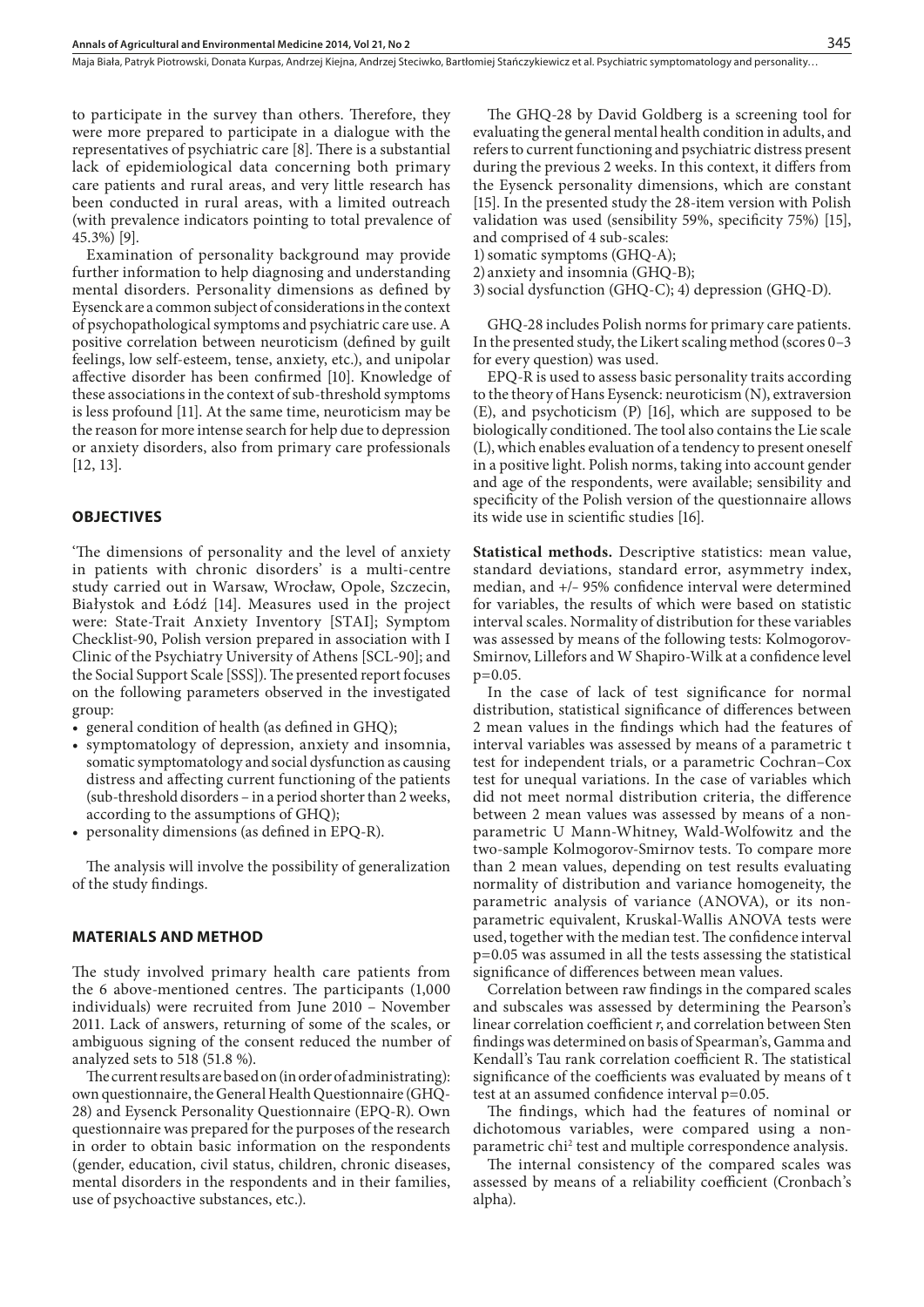Maja Biała, Patryk Piotrowski, Donata Kurpas, Andrzej Kiejna, Andrzej Steciwko, Bartłomiej Stańczykiewicz et al. Psychiatric symptomatology and personality...

Due to the large number of obtained results and editorial limitations, not all the applied analyses are mentioned in the presented study, but are available at reviewers' request.

Statistical analyses were performed using a STATISTICA PL<sup>®</sup> version 9.0 computer programme.

# **RESULTS**

According to expectations, the primarily used tests for normality of distribution did not confirm this trait. The authors' aim was to investigate a group of subjects representative for the population of primary care patients, not for the general population. Thus, the statistical analysis is mainly based on the findings of non-parametric tests.

**Table 1.** Statistical description of the investigated sample

| Response rate=51.8%                                                   | Total                                                   |  |
|-----------------------------------------------------------------------|---------------------------------------------------------|--|
| Sample size                                                           | 518; W: 393 (75.80%);<br>M: 125                         |  |
| Mean age (standard deviation-SD)                                      | 42.38 (15.57);<br>W: 42.25 (15.23);<br>M: 42.78 (16.66) |  |
| Minimum, maximum age                                                  | 18; 89                                                  |  |
| % of married participants                                             | 55.9% (N=298)                                           |  |
| % of participants with at least secondary education                   | 63.6%, N=339                                            |  |
| % of participants suffering from a chronic somatic disease            | $21.58\%$ (N=115)                                       |  |
| % of participants diagnosed with a mental disorder<br>(self-reported) | $2.25\%$ (N=12)                                         |  |

**Statistical description of the investigated sample.** The investigated group comprised primary care patients, and 23.22% of the subjects were nurses (no statistically significant differences were found between the 2 groups).

**Table 2.** Answers given in the General Health Questionnaire (GHQ-28) – mean values (in brackets – standard deviations)

| Results<br>(WS-Likert) | Primary care clinic patients<br>(investigated sample) |               | Primary care clinic patients<br>(studies of the authors of GHQ<br>manual[17] |               |  |
|------------------------|-------------------------------------------------------|---------------|------------------------------------------------------------------------------|---------------|--|
|                        | healthy                                               | ill           | healthy                                                                      | ill           |  |
| <b>Total score</b>     | 22.69 (11.64)                                         | 24.79 (10.41) | 22.25(11.12)                                                                 | 23.72 (12.31) |  |
| GHO-A                  | 6.80(3.81)                                            | 8.19(3.55)    | 6.74(4.22)                                                                   | 7.35(4.33)    |  |
| GHO-B                  | 6.56(4.58)                                            | 7.26 (4.69)   | 6.73(4.35)                                                                   | 7.13 (4.68)   |  |
| GHO-C                  | 7.18(2.81)                                            | 7.34 (2.46)   | 6.98(2.33)                                                                   | 7.18(2.58)    |  |
| GHO-D                  | 2.19(3.46)                                            | 1.99 (3.13)   | 1.80 (2.81)                                                                  | 2.05(3.42)    |  |

WS-Likert – Raw result according to Likert; balding indicates statistically significant differences between scores obtained by healthy and ill subjects in individual subscales; italics indicates statistically significant differences between values obtained in individual subscales.

**General health condition and symptomatology.** The **s**tatistically significant differences (U-Mann Whitney test) observed were analogic to the findings of the authors of the Polish GHQ manual [15]. However, the method of the presented study rendered it impossible to check what diagnosis was made on the patient's visit during which the questionnaire was completed. The category of a somatic disease concerns here a chronic disease as given by the subjects in own questionnaire.

Statistically significant differences (mean test in relation to constant reference value) were observed in the results obtained by ill subjects in the somatic symptoms subscale  $(t=-2.51; p=0.013)$  between the compared studies (Tab. 2); similarly, between healthy subjects in the depression subscale  $(t=2.28; p=0.023)$ .

When the raw results obtained in the presented study were compared to the norm, the calculation method proposed by the authors of the Polish version of questionnaire was used [15]. However, these norms concern working people. Information on employment was not obtained from data provided by subjects in the current study.

**Table 3.** Spearman rank-order correlation – statistically significant correlations (p<0.0001)

|                  | <b>RS-Likert</b> | RS-A     | $RS-B$   | RS-C     | $RS-D$   |
|------------------|------------------|----------|----------|----------|----------|
| <b>RS-Likert</b> |                  | 0.736223 | 0.795079 | 0.642284 | 0.559498 |
| RS-A             | 0.736223         |          | 0.646671 | 0.439147 | 0.309835 |
| $RS-B$           | 0.795079         | 0.646671 |          | 0.543340 | 0.412007 |
| RS-C             | 0.642284         | 0.439147 | 0.543340 |          | 0.407757 |
| RS-D             | 0.559498         | 0.309835 | 0.412007 | 0.407757 |          |

RS-Likert – Raw score obtained in Likert scale, RS-A, B, C, D – Raw score in respective subscale

Answers given by the respondents in the GHQ were affected by gender. Women obtained higher scores, which is consistent with the reports by authors of the manual and other researchers, including foreign researchers [15]. The Z parameter (U Mann-Whitney test) for variable gender was 2.35 in RS-Likert scale (raw score in Likert scale) (p=0.01), for somatic symptoms:  $2.84$  ( $p=0.004$ ) and  $2.15$  for social functioning  $(p=0.031)$ .

Table 4. Prevalence of scores obtained in EPQ-R in study group (%); mean answers in brackets

| Scores           | Raw<br>score<br>(SD) | N<br>11.06 (5.825) | E<br>13.87 (4.702) | P<br>6.780 (3.755) | 10.62 (3.990) |
|------------------|----------------------|--------------------|--------------------|--------------------|---------------|
|                  | Stens<br>(SD)        | 4.394 (1.953)      | 5.583 (1.955)      | 4.662 (2.172)      | 6.173 (1.958) |
| Low $(1-3$ sten) |                      | 27.53              | 12.36              | 28.09              | 8.24          |
| Medium (4-6)     |                      | 52.06              | 32.96              | 45.13              | 41.2          |
| High $(7-10)$    |                      | 10.30              | 44.57              | 16.67              | 40.45         |
| Lack             |                      | 10.11              | 10.11              | 10.11              | 10.11         |

**Personality dimensions.** Variables which affected statistically significant differences in individual EPQ-R subscales:

- • age in the subscales: E and L (at the level of raw scores and stens). Only in the latter case the correlation reached the peak of weak effect: 0.293987 (p<0.0001) for raw scores and 0.266420 (p<0.0001);
- education (middle vs. higher) in the P subscale (Kruskal-Wallis=3.887; p<0.0001);
- civil status of women in the L scale. Married women had higher scores than single women (U Mann-Whitney test): Z=4.346 ( $p$ <0.0001) for raw scores and Z= 3.449 for stens  $(p<0.0001)$  – fig. 1.

**General health condition and symptomatology and personality dimensions.**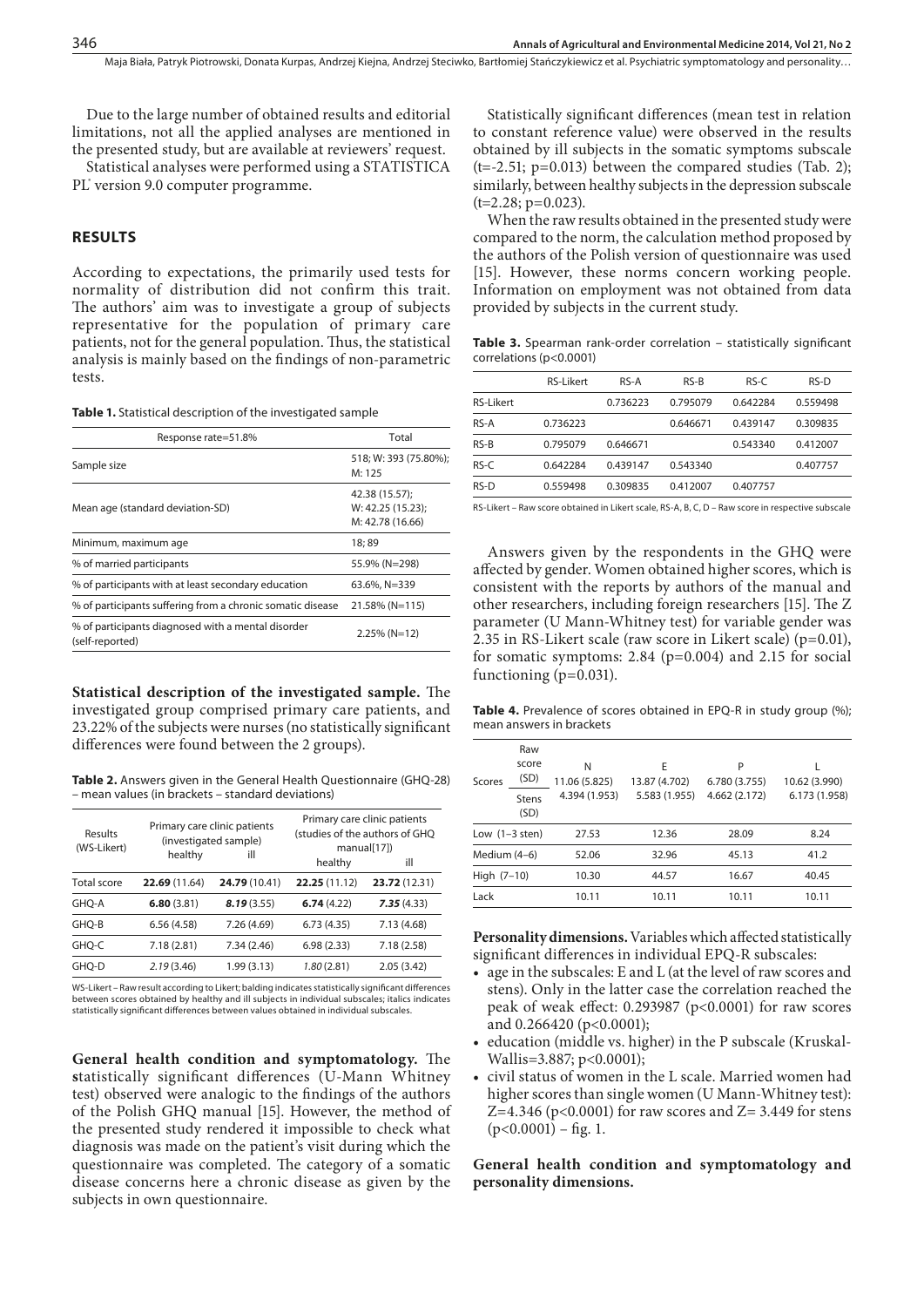Maja Biała, Patryk Piotrowski, Donata Kurpas, Andrzej Kiejna, Andrzej Steciwko, Bartłomiej Stańczykiewicz et al. Psychiatric symptomatology and personality...



**Figure 1.** Effect of women's civil status on answers they provided in the Lie EPQ-R Subscale

**Table 5.** GHQ-28 vs. EPQ-R – statistically significant correlations; lack of data was removed by cases (p<0.0001 if not otherwise specified)

| GHO<br>$EPO-R (rs)$ | <b>RSI</b> ikert | GHO-A<br>Likert         | GHO-B<br>Likert         | GHO-C<br>Likert         | GHO-D<br>Likert |
|---------------------|------------------|-------------------------|-------------------------|-------------------------|-----------------|
| N                   | 0.600522         | 0.443193                | 0.571677                | 0.355943                | 0.501907        |
| E                   | $-0.22887$       | $-0.158765$<br>(0.0005) | $-0.163408$<br>(0.0004) | $-0.159165$<br>(0.0005) | $-0.240925$     |
| P                   |                  |                         |                         |                         | 0.236904        |
|                     |                  |                         |                         |                         |                 |

rs – raw score

#### **DISCUSSION**

The scores obtained in the general health condition, psychiatric symptomatology and personality traits by the study group in the project 'The dimensions of personality and the level of anxiety in patients with chronic disorders' were similar to available Polish norms. However, the abovementioned reservations concerning somatic diseases, use of the norms and over-representation of nurses should be taken into consideration.

The findings of presented study confirm a significant association of neuroticism with general health (R=0.6; p<0.0001) in the context of current functioning and mental distress existing for a time shorter than 2 weeks. The findings allow confirmation that the correlation not only in clinical groups, at the level of diagnosis of mental disorders, but also in relation to subthreshold symptoms. Thus, individuals with a higher level of neuroticism tend to be more prone to experience (or report) subsyndromal anxiety and insomnia symptoms (R=0.57; p<0.0001), and subsyndromal depression symptoms ( $R=0.5$ ; p<0.0001). Neuroticism is not significantly associated with social dysfunction.

Additionally, the presented study provides results which, according to the authors' state of knowledge, have not previously been presented in other reports. Married women may reveal a higher tendency to present themselves in a better light than other women (or may present a bigger need for social approval) [16]). No correlation was found for this association with any other parameter investigated in the study. In view of the few reports on possible correlations of the Lie scale with the civil status and the quality of marriage and interpretation of the Lie scale [17, 18, 19], this issue requires further analysis, including remaining data from the presented study (regarding results from STAI, SCL-90

or SWS). 40% of the subjects obtained a high score in Lie subscale. Primary care patients may generally be a group not open to discussing their psychiatric symptoms and psychological problems.

According to the obtained results, the highest effect on the general condition of health – current functioning and mental distress of the patients, was observed in the case of symptoms of anxiety and insomnia ( $R=0.79$ ;  $p<0.0001$ ). The weakest, although significant, correlation with the total score was observed for the depression symptoms subscale (R=0.55; p<0.0001). This may concern the assumptions of GHQ. Subsyndromal anxiety symptoms could be more significantly associated with coexisting somatic symptomatology and general health than symptoms of depression (on the level of experiencing or reporting symptoms). Also, they would be associated with an increased level of social dysfunction. Comparison with other reports inspires further analyses. In another Polish study, anxiety symptoms (but not subsyndromal) exerted a significant effect on the distress level only when the severity of depression was low [20]. The presented study considers only data obtained on the basis of the GHQ and EPQ-R questionnaires. More profound analysis of these phenomena will also include data from the SCL-90-R (Polish version developed in cooperation with that from Athens).

The current study provides results regarding the urban population. Another issue is the question: how many rural residents use urban health care? There is a fundamental gap concerning data from rural health centres. The authors are familiar with Polish studies on the prevalence of mental disorders among primary care patients which are burdened with methodological constraints.

The presented analyses show an issue concerning an openness to talk about psychiatric symptoms and psychological problem with representatives of psychiatric care. Referring back to the EZOP study [8], the place of residence can be most significant for the social support of woman. The female inhabitants of rural areas receive significantly lower social support than others in the face of confronting serious difficulties.

**Limitations of the study.** This study applies only to urban health centres. A major drawback of the research procedure used is not taking into consideration the reason for which the subjects sought medical attention from primary care physicians, or their professional situation. Also, participation of the professional group of nurses in the investigated sample should be taken into account, as well as the low response rate, although this did not affect the results of the group as a whole, nor it's representativeness for primary care patients.

#### **CONCLUSIONS**

Sub-threshold psychiatric symptomatology affects the functioning of primary care patients and their general health, and correlates with personality factors.

Taking into account the high rates of prevalence of this symptomatology in general health care, improving the adequacy of diagnosis and making the primary care physicians more aware of the problem among their patients becomes extremely important, especially if any risk factors are observed.